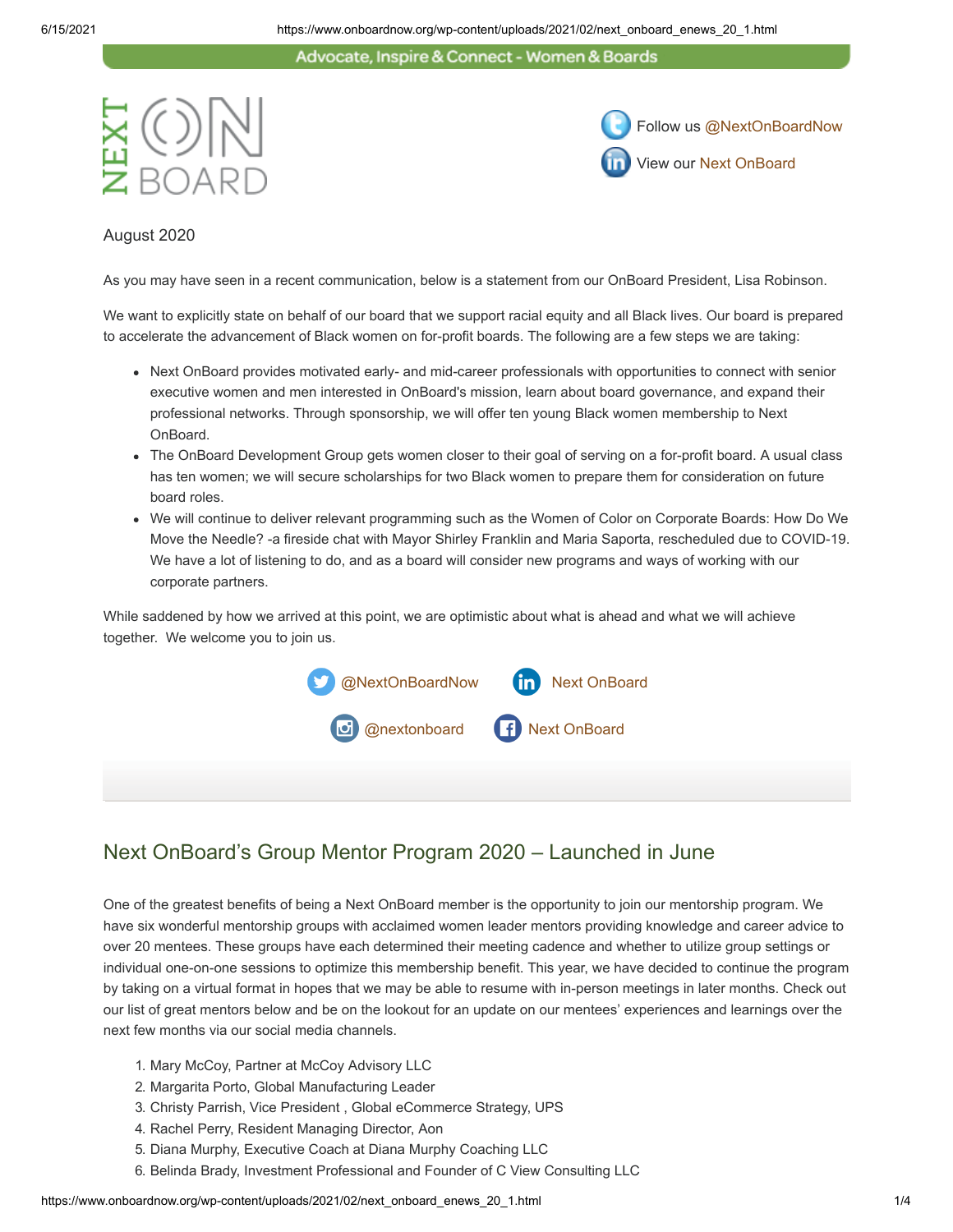#### First Virtual Event – Board Preparedness

In May, we hosted our first virtual event with two highly esteemed OnBoard members to discuss 10 things women can do now and in the future to prepare for for-profit board service. Cheri Husney and Rona Wells shared how to build your experiences, understand board service implications, develop sponsors, and commit time to networking and marketing yourself in your industry.



#### Second Virtual Event – Leading with Confidence & Authenticity

In June, we hosted our second virtual event in partnership with Turknett Leadership Group around leading with confidence and authenticity in uncertain times. This was a timely event given the current environment and another great opportunity to learn from two highly accredited women leaders, Lyn Turknett and Susan Hitchcock. They shared interesting research on female versus male leaders and how confidence may hold women back but authenticity gives women an edge. Towards the end of the presentation, Susan listed ten lessons she has learned and shared a unique story about a senior leadership trip in which she was the only female but learned valuable lessons such as humility, selfconfidence, and courage.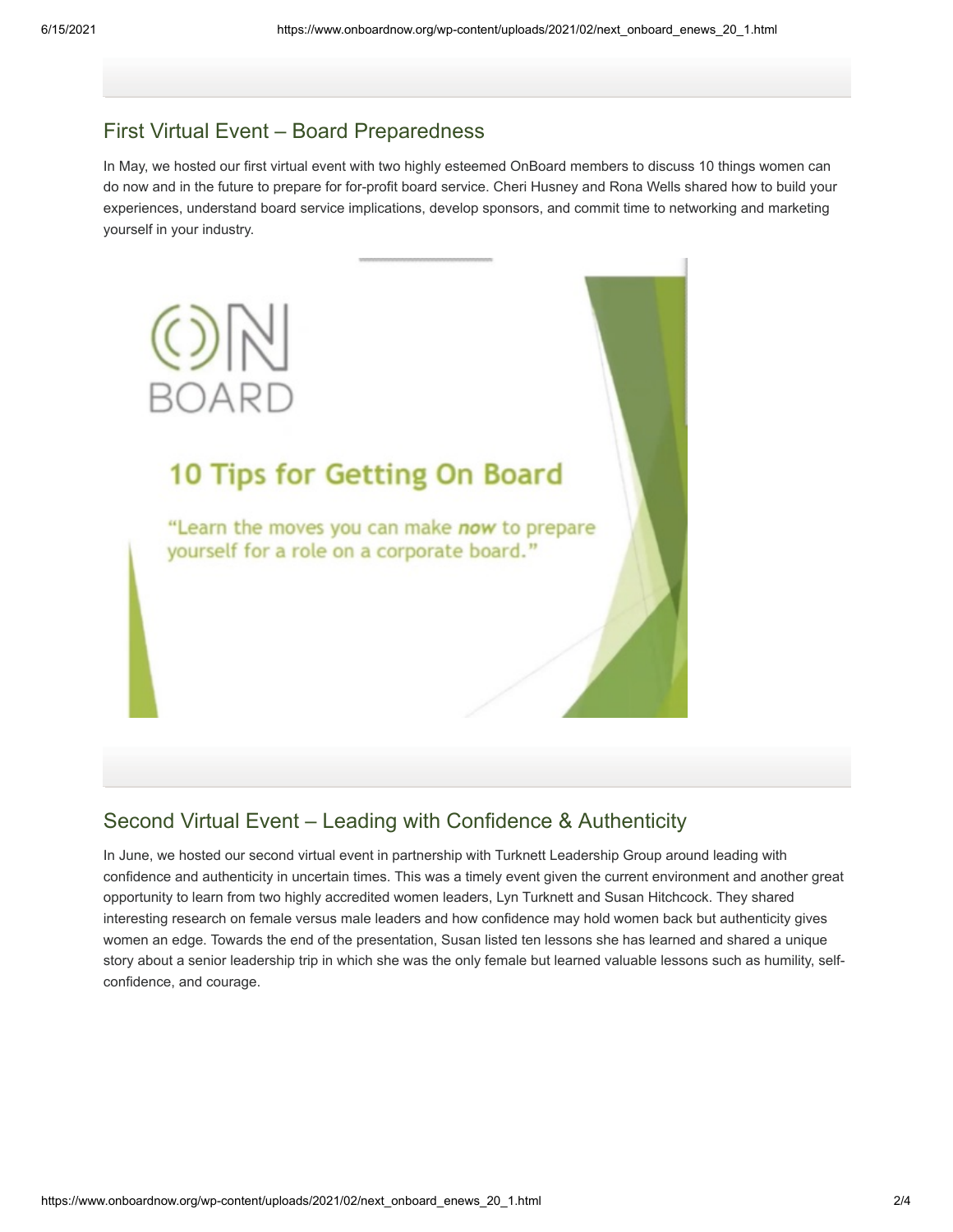## Ten Lessons Learned: What Women Can Do to Enhance Our Confidence, Authenticity and Overall Leadership

- $1.$ Forget perfection - excellence is enough
- $2.$ Give yourself credit for what you do
- $3.$ Learn to compartmentalize
- $\mathbf{4}$ Physical presence matters
- 5. Don't take everything personally
- 6. Balance humility and self-confidence
- 7. Ask for what you want
- 8. Get out of your comfort zone
- 9. Define success for yourself
- 10. Support other women

### Third Virtual Event – Coming Soon!

At the end of August, we will be hosting our third virtual event in partnership with Elba Paraja-Gallagher of ShowMe50 for a 90-minute interactive session to learn an effective way to integrate inclusive culture behaviors to fight and avoid workplace bias. This event will be capped at 30 participants, so be sure to sign up quickly to ensure your spot to learn 50 ways to fight bias.



Follow us on social media to stay connected and learn about upcoming virtual events.



Be sure to check out [Next OnBoard's event page](https://www.onboardnow.org/news-events/events/) for more information as we plan our events for 2020!